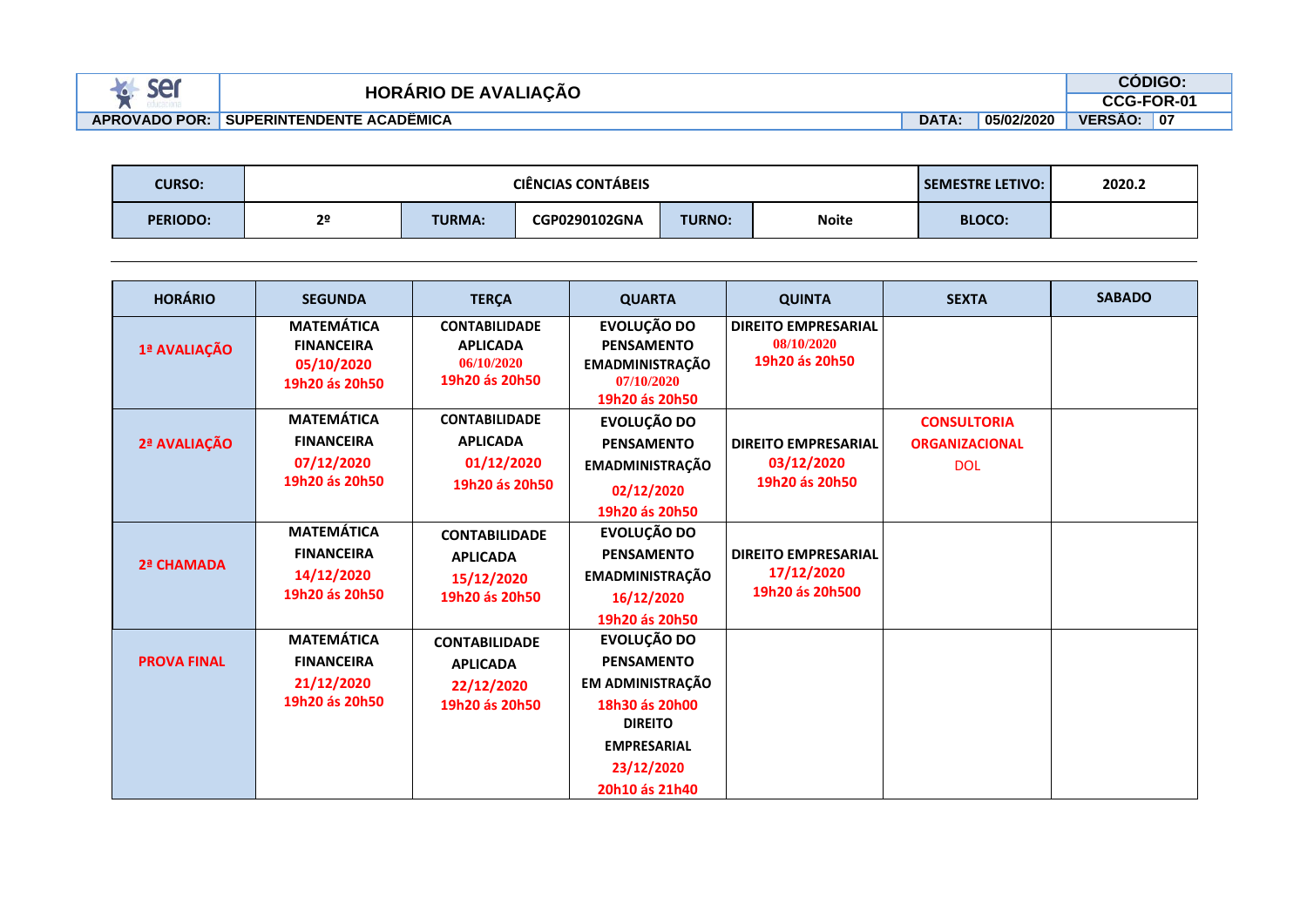| PA.<br><b>SIC</b> | המוו<br>CAC<br>AVΔ<br>.<br>ıΔ                   |              | <b>ODIGC</b> |                              |  |
|-------------------|-------------------------------------------------|--------------|--------------|------------------------------|--|
|                   |                                                 |              |              |                              |  |
| <b>OVADO POR:</b> | ACADÊMICA<br><b>TENDENTE</b><br><b>SUPERINT</b> | <b>DATA:</b> | 05/02/2020   | <b>VERSA</b><br>07<br>$\sim$ |  |

| <b>CURSO:</b>   |    | <b>SEMESTRE LETIVO:</b> | 2020.2        |               |              |               |  |
|-----------------|----|-------------------------|---------------|---------------|--------------|---------------|--|
| <b>PERIODO:</b> | 4º | <b>TURMA:</b>           | CGP0290104GNA | <b>TURNO:</b> | <b>Noite</b> | <b>BLOCO:</b> |  |

| <b>HORÁRIO</b>     | <b>SEGUNDA</b>                                                                                 | <b>TERÇA</b>                                                                    | <b>QUARTA</b>                                                                                          | <b>QUINTA</b>                                          | <b>SEXTA</b>                                                  | <b>SABADO</b> |
|--------------------|------------------------------------------------------------------------------------------------|---------------------------------------------------------------------------------|--------------------------------------------------------------------------------------------------------|--------------------------------------------------------|---------------------------------------------------------------|---------------|
| 1ª AVALIAÇÃO       | <b>ANÁLISE DAS</b><br><b>DEMONSTRAÇÕES</b><br><b>CONTÁBEIS</b><br>05/10/2020<br>18h30 ás 20h00 | <b>MERCADO FINANCEIRO</b><br><b>E CAPITAIS</b><br>06/10/2020<br>18h30 ás 20h00  | <b>DIREITO TRAB E PREV</b><br>07/10/2020<br>18h30 ás 20h00                                             | <b>RECUSOS HUMANOS</b><br>08/10/2020<br>18h30 ás 20h00 | <b>PSICOLOGIA E</b><br><b>COMPORTAMENTO ORG</b><br><b>DOL</b> |               |
| 2ª AVALIAÇÃO       | <b>ANÁLISE DAS</b><br><b>DEMONSTRAÇÕES</b><br><b>CONTÁBEIS</b><br>07/12/2020<br>18h30 ás 20h00 | <b>IMERCADO FINANCEIRO</b><br><b>E CAPITAIS</b><br>01/12/2020<br>18h30 ás 20h00 | <b>DIREITO TRAB E PREV</b><br>02/12/2020<br>18h30 ás 20h00                                             | <b>RECUSOS HUMANOS</b><br>03/12/2020<br>18h30 ás 20h00 | <b>METODOLOGIA DA</b><br><b>PESQUISA</b><br><b>DOL</b>        |               |
| 2ª CHAMADA         | <b>ANÁLISE DAS</b><br><b>DEMONSTRAÇÕES</b><br><b>CONTÁBEIS</b><br>14/12/2020<br>18h30 ás 20h00 | <b>MERCADO FINANCEIRO</b><br><b>E CAPITAIS</b><br>15/12/2020<br>18h30 ás 20h00  | <b>DIREITO TRAB E PREV</b><br>16/12/2020<br>18h30 ás 20h00                                             | <b>RECUSOS HUMANOS</b><br>17/12/2020<br>18h30 ás 20h00 |                                                               |               |
| <b>PROVA FINAL</b> | <b>ANÁLISE DAS</b><br><b>DEMONSTRAÇÕES</b><br><b>CONTÁBEIS</b><br>21/12/2020<br>18h30 ás 20h00 | <b>MERCADO FINANCEIRO</b><br><b>E CAPITAIS</b><br>22/12/2020<br>18h30 ás 20h00  | <b>DIREITO TRAB E PREV</b><br>23/12/2020<br>18h30 ás 20h00<br><b>RECUSOS HUMANOS</b><br>20h10 ás 21h40 |                                                        |                                                               |               |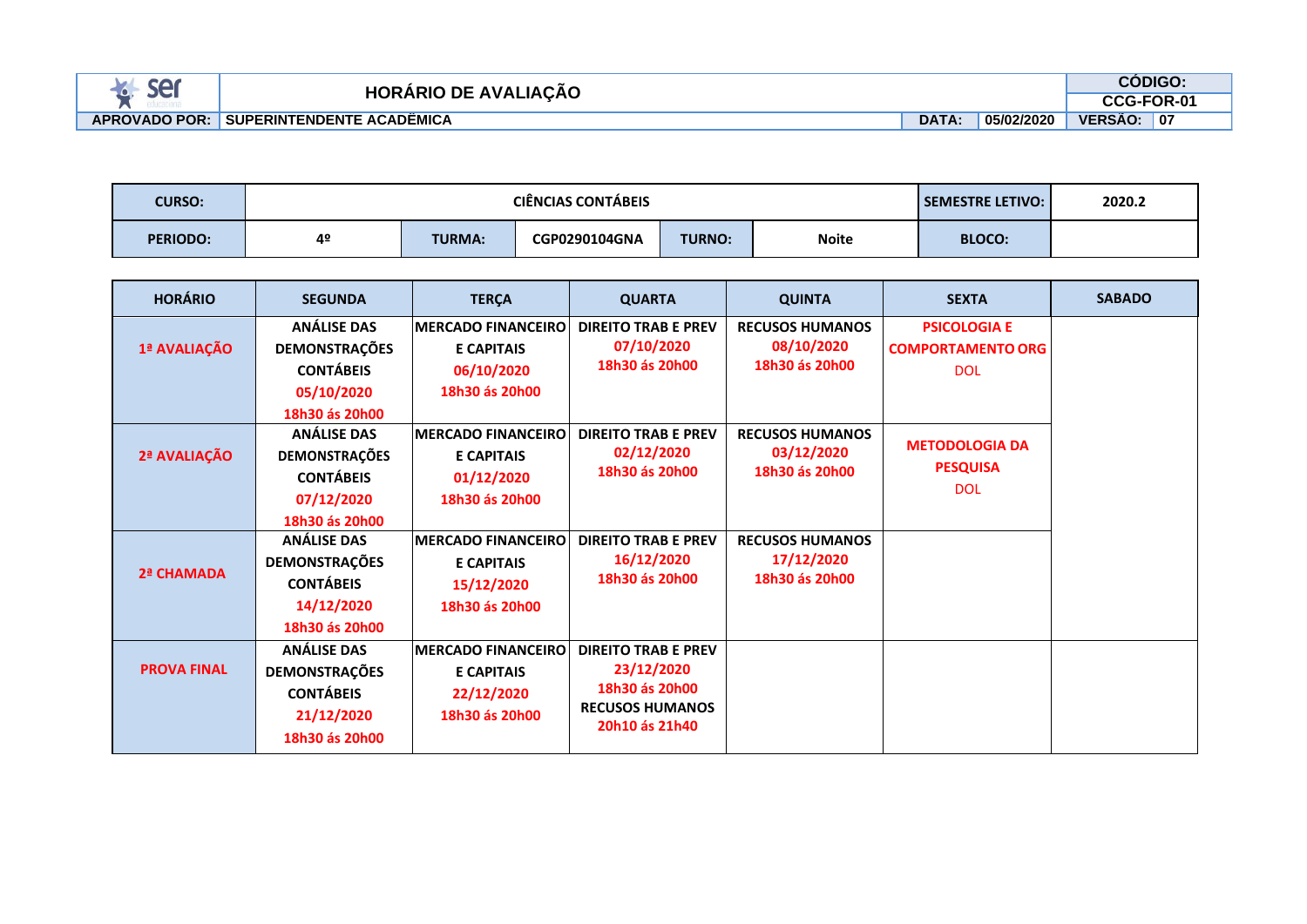| <b>CA</b>            | பு<br><b>AVAI</b><br>DE       |              |            |                | <b>ODIGO</b> |  |
|----------------------|-------------------------------|--------------|------------|----------------|--------------|--|
|                      | <b>IACAO</b> .<br>'ARIC<br>∍⊂ |              |            |                | -FOR-01      |  |
| <b>APROVADO POR:</b> | I SUPERINTENDENTE ACADËMICA   | <b>DATA:</b> | 05/02/2020 | <b>VERSÃO:</b> | <b>07</b>    |  |

| <b>CURSO:</b>   |    | <b>CIÊNCIAS CONTABEIS</b> | <b>SEMESTRE LETIVO:</b> | 2020.2        |              |               |  |
|-----------------|----|---------------------------|-------------------------|---------------|--------------|---------------|--|
| <b>PERIODO:</b> | 6º | <b>TURMA:</b>             | <b>CGP0290106NNA</b>    | <b>TURNO:</b> | <b>Noite</b> | <b>BLOCO:</b> |  |

| <b>HORÁRIO</b>     | <b>SEGUNDA</b>                                                                                                                                                 | <b>TERÇA</b>                                                                                                                      | <b>QUARTA</b>                                                                                             | <b>QUINTA</b>                                                                                                                                   | <b>SEXTA</b>                                                            | <b>SABADO</b>                                                   |
|--------------------|----------------------------------------------------------------------------------------------------------------------------------------------------------------|-----------------------------------------------------------------------------------------------------------------------------------|-----------------------------------------------------------------------------------------------------------|-------------------------------------------------------------------------------------------------------------------------------------------------|-------------------------------------------------------------------------|-----------------------------------------------------------------|
| 1ª AVALIAÇÃO       | <b>CONTABILIDADE</b><br><b>TRIBUTÁRIA</b><br>05/10/2020<br>18h30 ás 20h00                                                                                      | ANÁLISE DE CUSTOS<br>06/10/2020<br>18h30 ás 20h00                                                                                 | <b>FUNDAMENTOS DA</b><br><b>CONTABILIDADE</b><br><b>PÚBLICA</b><br>07/10/2020<br>18h30 ás 20h00           | <b>FUNDAMENTOS DA</b><br><b>AUDITORIA CONTABIL</b><br>08/10/2020<br>18h30 ás 20h00                                                              | <b>CONTABILIDADE</b><br><b>AVANÇADA</b><br>09/10/2020<br>18h30 ás 20h00 | <b>RESPONSABILIDADE</b><br><b>SÓCIO AMBIENTAL</b><br><b>DOL</b> |
| 2ª AVALIAÇÃO       | <b>CONTABILIDADE</b><br><b>TRIBUTÁRIA</b><br>07/12/2020<br>18h30 ás 20h00                                                                                      | <b>ANÁLISE DE CUSTOS</b><br>01/12/2020<br>18h30 ás 20h00                                                                          | <b>FUNDAMENTOS</b><br><b>DA</b><br><b>CONTABILIDADE</b><br><b>PÚBLICA</b><br>02/12/2020<br>18h30 ás 20h00 | <b>FUNDAMENTOS DA</b><br><b>AUDITORIA CONTABIL</b><br>03/12/2020<br>18h30 ás 20h00                                                              | <b>CONTABILIDADE</b><br><b>AVANCADA</b><br>04/12/2020<br>18h30 ás 20h00 | <b>RESPONSABILIDADE</b><br><b>SÓCIO AMBIENTAL</b><br><b>DOL</b> |
| 2ª CHAMADA         | <b>CONTABILIDADE</b><br><b>TRIBUTÁRIA</b><br>14/12/2020<br>18h30 ás 20h00                                                                                      | <b>ANÁLISE DE CUSTOS</b><br>15/12/2020<br>18h30 ás 20h00                                                                          | <b>FUNDAMENTOS DA</b><br><b>CONTABILIDADE</b><br><b>PÚBLICA</b><br>16/12/2020<br>18h30 ás 20h00           | <b>FUNDAMENTOS DA</b><br><b>AUDITORIA CONTABIL</b><br>17/12/2020<br>18h30 ás 20h00<br><b>CONTABILIDADE</b><br><b>AVANÇADA</b><br>20h10 ás 21h40 |                                                                         | <b>RESPONSABILIDADE</b><br><b>SÓCIO AMBIENTAL</b><br><b>DOL</b> |
| <b>PROVA FINAL</b> | <b>CONTABILIDADE</b><br><b>TRIBUTÁRIA</b><br>21/12/2020<br>18h30 ás 20h00<br><b>FUNDAMENTOS DA</b><br><b>AUDITORIA CONTABIL</b><br>28/12/2020<br>18h30 ás 20h0 | <b>ANÁLISE DE CUSTOS</b><br>22/12/2020<br>18h30 ás 20h00<br><b>CONTABILIDAE</b><br><b>AVANÇADA</b><br>29/12/2020<br>18h30 ás 20h0 | <b>FUNDAMENTOS DA</b><br><b>CONTABILIDADE</b><br><b>PÚBLICA</b><br>23/12/2020<br>18h30 ás 20h00           |                                                                                                                                                 |                                                                         |                                                                 |